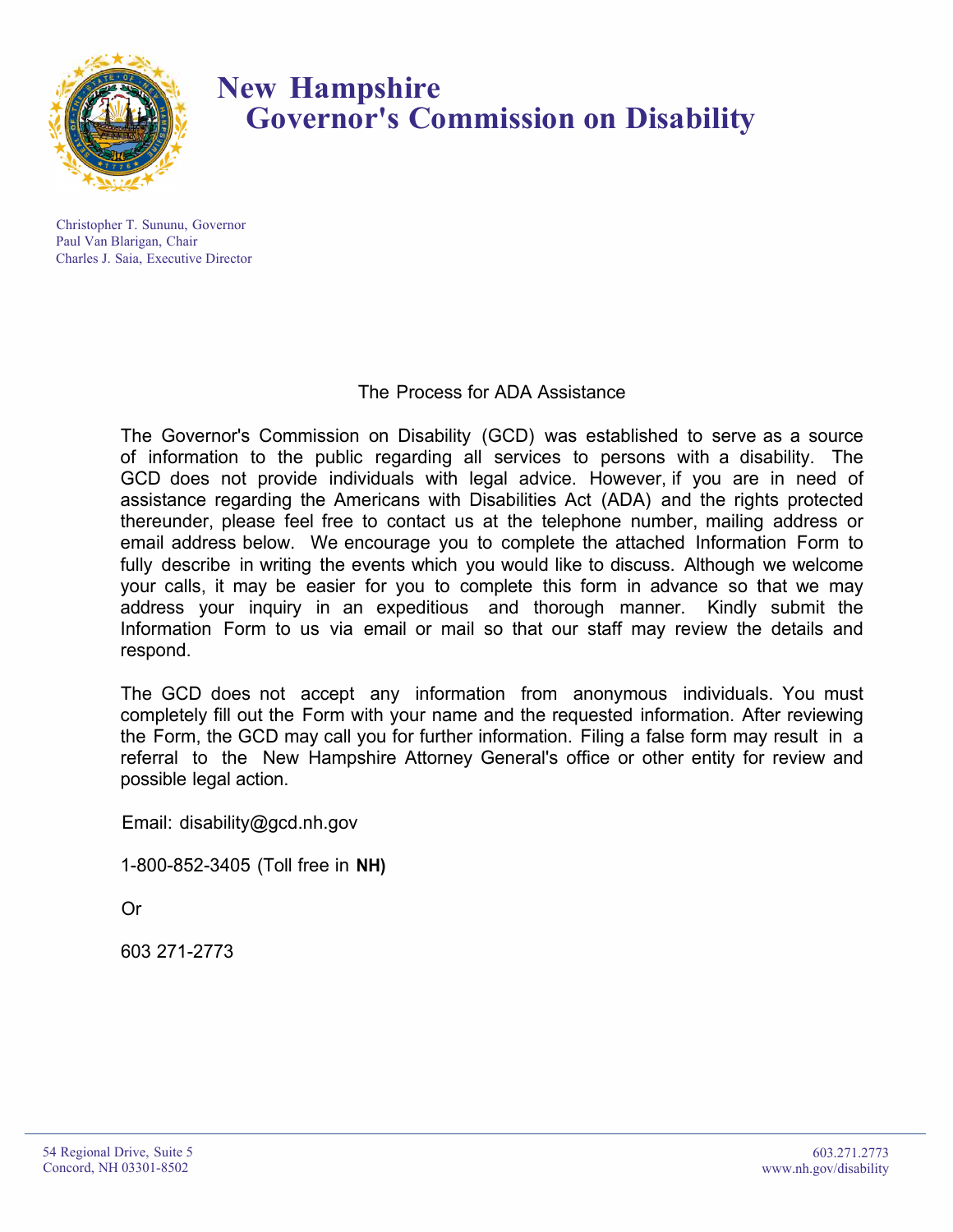

# **New Hampshire Governor's Commission on Disability**

Christopher T. Sununu, Governor Paul Van Blarigan, Chair Charles J. Saia, Executive Director

### **INFORMATION FORM (Page 1 of 2)**

Please type or print neatly. Answer all questions as completely as possible. Attach copies of all relevant documents to your Information Form.

| *Required Information                                                                                                                                  |  |  |
|--------------------------------------------------------------------------------------------------------------------------------------------------------|--|--|
| *Name                                                                                                                                                  |  |  |
|                                                                                                                                                        |  |  |
|                                                                                                                                                        |  |  |
| Home ____________________________                                                                                                                      |  |  |
|                                                                                                                                                        |  |  |
| Email                                                                                                                                                  |  |  |
| * Date the incident occurred:<br><u> 1980 - Johann John Stone, markin film yn y brening yn y brening yn y brening yn y brening yn y brening yn y b</u> |  |  |
| * Name of the business, individual etc. that may have overlooked the ADA.                                                                              |  |  |
| No<br>*Have you contracted the business, individual etc.? Yes<br>May we contact the business or individual? Yes<br><b>No</b>                           |  |  |
| *Have you contacted any other agency? Yes $\Box$<br><b>No</b>                                                                                          |  |  |
| If so, please provide the agency name and address.                                                                                                     |  |  |
| * Have you hired a lawyer? Yes<br>No<br>If so, please provide the lawyer's name and address.                                                           |  |  |